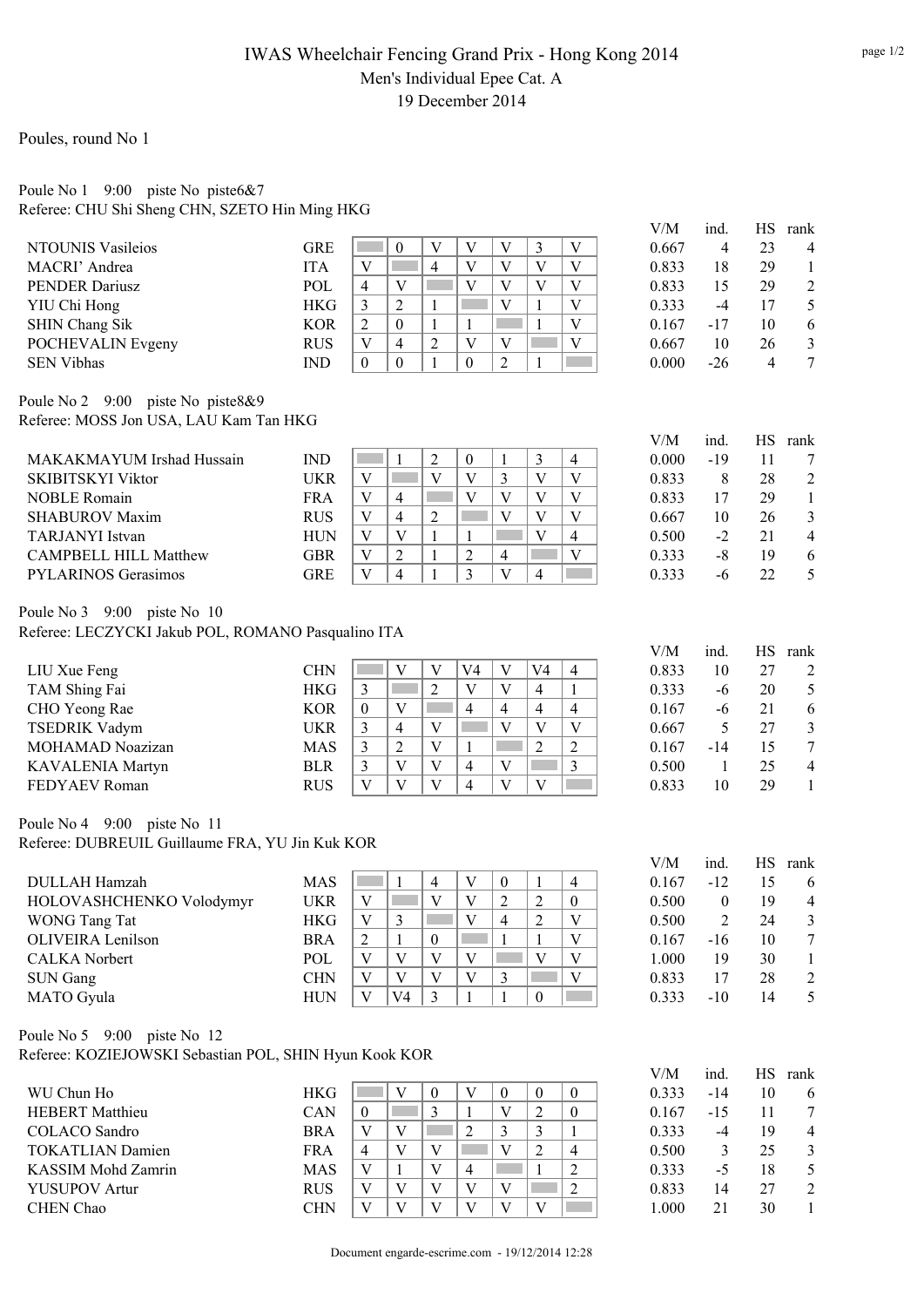# Poule No 6 9:00 piste No 13

Referee: CHENG Chi Hung Gerald HKG, TAMAS Henriette HUN

|                                     |            |              |                |   |                |   |                |   | V/M   | ind. | НS | rank |
|-------------------------------------|------------|--------------|----------------|---|----------------|---|----------------|---|-------|------|----|------|
| TIAN Jian Quan                      | CHN        |              | V              | V | V              | V | V              | V | 1.000 | 23   | 30 |      |
| <b>BETTI Matteo</b>                 | <b>ITA</b> |              |                | V | V              | V | 3              | V | 0.667 | 0    | 24 | 3    |
| <b>PRIOR Alexander</b>              | <b>ESP</b> |              | $\overline{4}$ |   | 3              |   | V              | V | 0.500 | 2    | 23 | 4    |
| <b>FROLOV Sergey</b>                | <b>RUS</b> | 3            | $\overline{4}$ | V |                | V | V              | V | 0.667 | 6    | 27 | 2    |
| <b>KANO</b> Shintaro                | <b>JPN</b> |              |                |   |                |   | $\overline{4}$ | V | 0.167 | -14  | 15 | 6    |
| KIM Sung Hwan                       | <b>KOR</b> |              | V              | 4 | $\overline{4}$ | V |                | V | 0.500 | $-2$ | 24 | 5    |
| ABD RAHMAN Saharuddin               | MAS        | $\mathbf{0}$ | 3              |   | 3              | 4 | 4              |   | 0.000 | -15  | 15 |      |
|                                     |            |              |                |   |                |   |                |   |       |      |    |      |
| Poule No. 7<br>9.00<br>niste No. 14 |            |              |                |   |                |   |                |   |       |      |    |      |

Poule No 7 9:00 piste No 14 Referee: CHU Ting Fung HKG

|                         |            |              |          |                |  |  | V/M   | ınd.  | НS | rank           |
|-------------------------|------------|--------------|----------|----------------|--|--|-------|-------|----|----------------|
| <b>GILLIVER Piers</b>   | GBR        |              | V        |                |  |  | 1.000 | 16    | 25 |                |
| <b>CITERNE Robert</b>   | <b>FRA</b> | 3            |          |                |  |  | 0.600 | h.    | 19 | 3              |
| <b>CURTIS Leo</b>       | USA        |              |          |                |  |  | 0.200 | -11   | 13 | $\overline{4}$ |
| PARK In Su              | <b>KOR</b> | $\mathbf{0}$ | ∠        | $\overline{A}$ |  |  | 0.200 | -11   | 12 |                |
| RAZALI Abd Rahman       | <b>MAS</b> | $\theta$     | $\theta$ | v              |  |  | 0.200 | $-12$ | Q  | 6              |
| <b>NALEWAJEK Michal</b> | POL        |              | V        |                |  |  | 0.800 | 12    | 21 | 2              |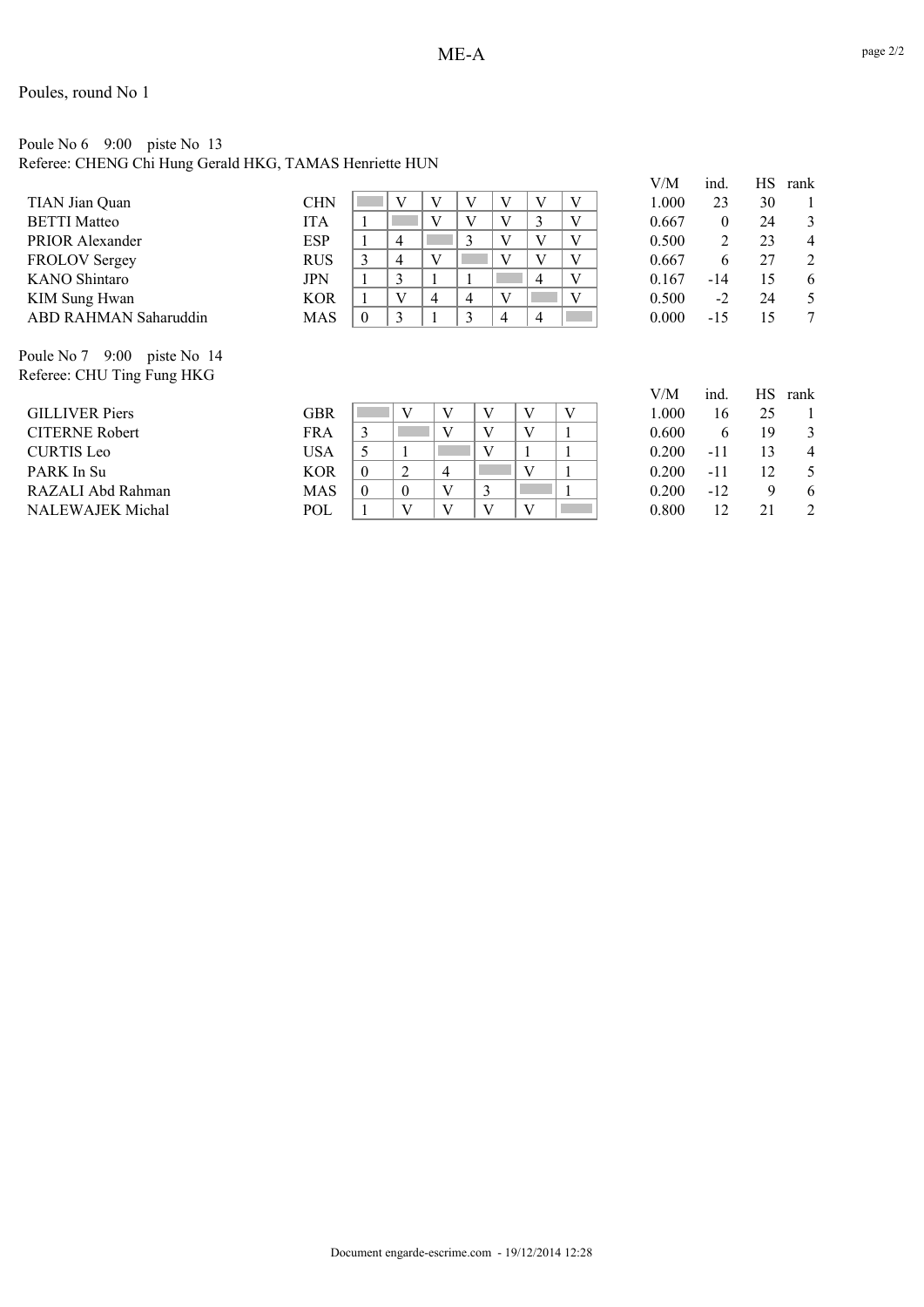### IWAS Wheelchair Fencing Grand Prix - Hong Kong 2014 Men's Individual Epee Cat. A 19 December 2014

## Ranking of poules, round No 1 (ordered by ranking - 48 fencers)

| rank   | nat.                        | name and first name          | V/M   | indicator        | hits scored          | group                  |
|--------|-----------------------------|------------------------------|-------|------------------|----------------------|------------------------|
| 1      | <b>CHN</b>                  | TIAN Jian Quan               | 1.000 | 23               | 30                   | qualifier              |
| 2      | <b>CHN</b>                  | CHEN Chao                    | 1.000 | 21               | 30                   | qualifier              |
| 3      | POL                         | <b>CALKA</b> Norbert         | 1.000 | 19               | 30                   | qualifier              |
| 4      | <b>GBR</b>                  | <b>GILLIVER Piers</b>        | 1.000 | 16               | 25                   | qualifier              |
| 5      | <b>ITA</b>                  | MACRI' Andrea                | 0.833 | 18               | 29                   | qualifier              |
| 6      | <b>FRA</b>                  | <b>NOBLE Romain</b>          | 0.833 | 17               | 29                   | qualifier              |
| 7      | <b>CHN</b>                  | <b>SUN Gang</b>              | 0.833 | 17               | 28                   | qualifier              |
| 8      | POL                         | PENDER Dariusz               | 0.833 | 15               | 29                   | qualifier              |
| 9      | <b>RUS</b>                  | <b>YUSUPOV Artur</b>         | 0.833 | 14               | 27                   | qualifier              |
| 10     | <b>RUS</b>                  | FEDYAEV Roman                | 0.833 | $10\,$           | 29                   | qualifier              |
| 11     | <b>CHN</b>                  | LIU Xue Feng                 | 0.833 | $10\,$           | 27                   | qualifier              |
| 12     | <b>UKR</b>                  | SKIBITSKYI Viktor            | 0.833 | 8                | 28                   | qualifier              |
| 13     | POL                         | <b>NALEWAJEK Michal</b>      | 0.800 | 12               | 21                   | qualifier              |
| 14     | <b>RUS</b>                  | POCHEVALIN Evgeny            | 0.667 | 10               | 26                   | qualifier              |
| 14     | <b>RUS</b>                  | SHABUROV Maxim               | 0.667 | $10\,$           | 26                   | qualifier              |
| 16     | <b>RUS</b>                  | FROLOV Sergey                | 0.667 | 6                | 27                   | qualifier              |
| 17     | <b>UKR</b>                  | <b>TSEDRIK Vadym</b>         | 0.667 | 5                | 27                   | qualifier              |
| 18     | <b>GRE</b>                  | <b>NTOUNIS Vasileios</b>     | 0.667 | 4                | 23                   | qualifier              |
| 19     | <b>ITA</b>                  | <b>BETTI</b> Matteo          | 0.667 | $\boldsymbol{0}$ | 24                   | qualifier              |
| 20     | <b>FRA</b>                  | <b>CITERNE Robert</b>        | 0.600 | 6                | 19                   | qualifier              |
| 21     | <b>FRA</b>                  | <b>TOKATLIAN Damien</b>      | 0.500 | $\mathfrak{Z}$   | 25                   | qualifier              |
| 22     | <b>HKG</b>                  | WONG Tang Tat                | 0.500 | $\boldsymbol{2}$ | 24                   | qualifier              |
| 23     | <b>ESP</b>                  | PRIOR Alexander              | 0.500 | $\sqrt{2}$       | 23                   | qualifier              |
| 24     | <b>BLR</b>                  | KAVALENIA Martyn             | 0.500 | 1                | 25                   | qualifier              |
| 25     | <b>UKR</b>                  | HOLOVASHCHENKO Volodymyr     | 0.500 | $\boldsymbol{0}$ | 19                   | qualifier              |
| 26     | <b>KOR</b>                  | <b>KIM Sung Hwan</b>         | 0.500 | $-2$             | 24                   | qualifier              |
| 27     | <b>HUN</b>                  | <b>TARJANYI</b> Istvan       | 0.500 | $-2$             | 21                   | qualifier              |
| 28     | <b>BRA</b>                  | COLACO Sandro                | 0.333 | $-4$             | 19                   | qualifier              |
| 29     | <b>HKG</b>                  | YIU Chi Hong                 | 0.333 | $-4$             | 17                   | qualifier              |
| 30     | <b>MAS</b>                  | KASSIM Mohd Zamrin           | 0.333 | $-5$             | 18                   | qualifier              |
| 31     | <b>GRE</b>                  | PYLARINOS Gerasimos          | 0.333 | -6               | 22                   | qualifier              |
| 32     | <b>HKG</b>                  | TAM Shing Fai                | 0.333 | $-6$             | 20                   | qualifier              |
| 33     | ${\rm GBR}$                 | <b>CAMPBELL HILL Matthew</b> | 0.333 | $\mbox{-}8$      | 19                   | qualifier              |
| 34     | ${\rm HUN}$                 | <b>MATO</b> Gyula            | 0.333 | $-10$            | 14                   | qualifier              |
| 35     |                             | WU Chun Ho                   | 0.333 | $-14$            | $10\,$               | qualifier              |
| 36     | HKG                         |                              | 0.200 | $-11$            |                      |                        |
|        | <b>USA</b>                  | <b>CURTIS</b> Leo            |       |                  | 13                   | qualifier              |
| 37     | <b>KOR</b>                  | PARK In Su                   | 0.200 | $-11$            | 12<br>$\overline{9}$ | qualifier<br>qualifier |
| 38     | <b>MAS</b>                  | RAZALI Abd Rahman            | 0.200 | $-12$            |                      |                        |
| 39     | <b>KOR</b>                  | CHO Yeong Rae                | 0.167 | $-6$             | 21                   | eliminated             |
| 40     | <b>MAS</b>                  | DULLAH Hamzah                | 0.167 | $-12$            | 15                   | eliminated             |
| 41     | JPN                         | KANO Shintaro                | 0.167 | $-14$            | 15                   | eliminated             |
| 41     | <b>MAS</b>                  | MOHAMAD Noazizan             | 0.167 | $-14$            | 15                   | eliminated             |
| 43     | CAN                         | HEBERT Matthieu              | 0.167 | $-15$            | 11                   | eliminated             |
| 44     | <b>BRA</b>                  | OLIVEIRA Lenilson            | 0.167 | $-16$            | 10                   | eliminated             |
| 45     | <b>KOR</b>                  | <b>SHIN Chang Sik</b>        | 0.167 | $-17$            | 10                   | eliminated             |
| 46     | <b>MAS</b>                  | ABD RAHMAN Saharuddin        | 0.000 | $-15$            | 15                   | eliminated             |
| 47     | <b>IND</b>                  | MAKAKMAYUM Irshad Hussain    | 0.000 | $-19$            | 11                   | eliminated             |
| $48\,$ | $\mathop{\rm IND}\nolimits$ | SEN Vibhas                   | 0.000 | $-26$            | $\overline{4}$       | eliminated             |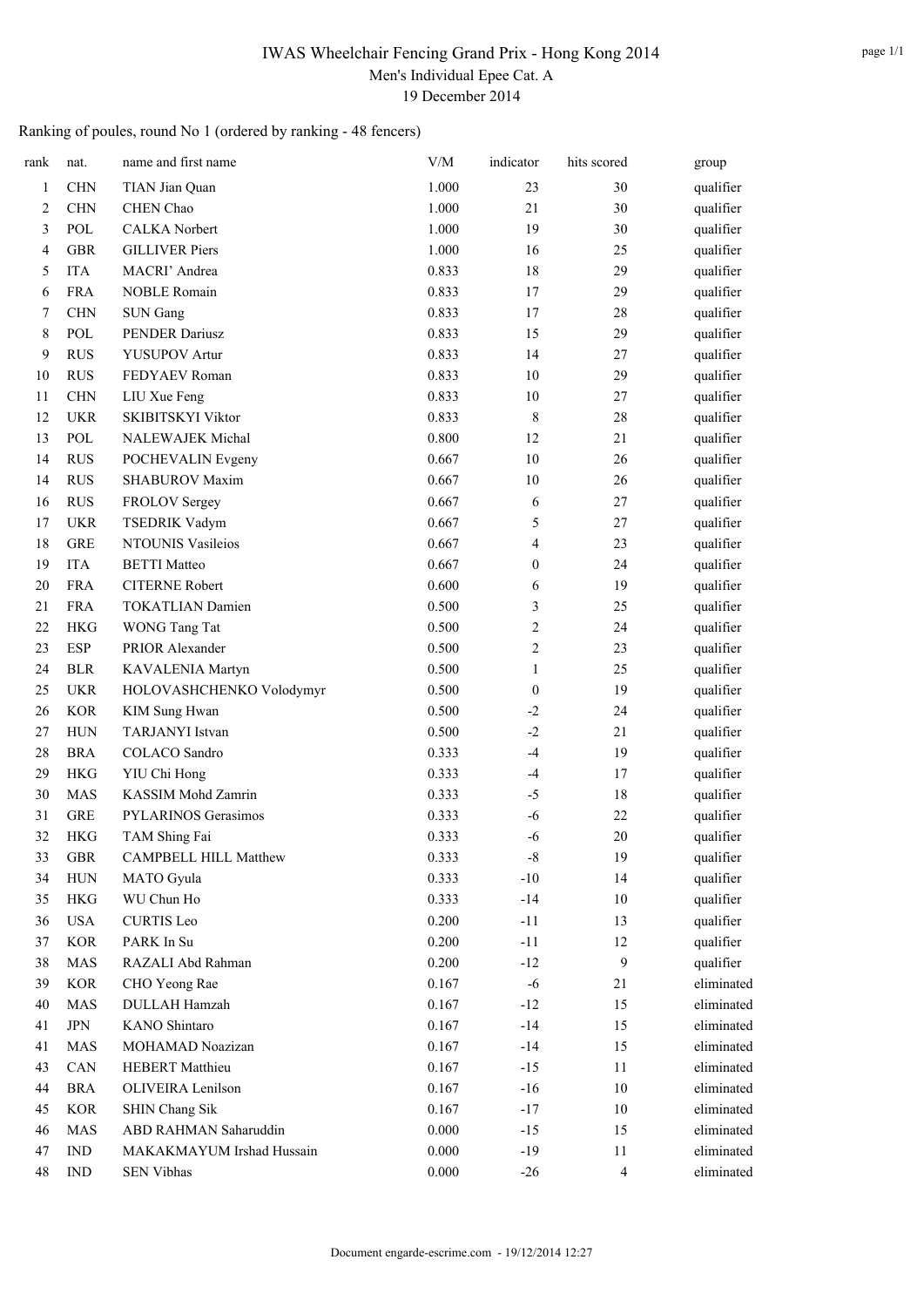IWAS Wheelchair Fencing Grand Prix - Hong Kong 2014

Men's Individual Epee Cat. A 19 December 2014

|                         | Tableau of 64                                                                                                                                                                                                                                                                                                                                                                                                                                                                          |                          | Tableau of 32              | Tableau of 16                  | Tableau of 8                  | Semi-finals           | Final                 |
|-------------------------|----------------------------------------------------------------------------------------------------------------------------------------------------------------------------------------------------------------------------------------------------------------------------------------------------------------------------------------------------------------------------------------------------------------------------------------------------------------------------------------|--------------------------|----------------------------|--------------------------------|-------------------------------|-----------------------|-----------------------|
| $\mathbf{1}$            | TIAN Jian Quan                                                                                                                                                                                                                                                                                                                                                                                                                                                                         | CHN                      | TIAN Jian Quan             |                                |                               |                       |                       |
| 64                      | ---------                                                                                                                                                                                                                                                                                                                                                                                                                                                                              | ---                      |                            | TIAN Jian Quan                 |                               |                       |                       |
| 33                      | <b>CAMPBELL HILL Matthew</b>                                                                                                                                                                                                                                                                                                                                                                                                                                                           | GBR                      | CAMPBELL HILL Matthew      | 15/1                           |                               |                       |                       |
| 32                      | TAM Shing Fai                                                                                                                                                                                                                                                                                                                                                                                                                                                                          | $\rm{HKG}$               | 15/13                      |                                | TIAN Jian Quan                |                       |                       |
| 17                      | <b>TSEDRIK Vadym</b>                                                                                                                                                                                                                                                                                                                                                                                                                                                                   | <b>UKR</b>               | <b>TSEDRIK Vadym</b>       |                                | 15/7                          |                       |                       |
| 48                      | ---------                                                                                                                                                                                                                                                                                                                                                                                                                                                                              | $\cdots$                 |                            | <b>TSEDRIK Vadym</b>           |                               |                       |                       |
| 49                      | $-----$                                                                                                                                                                                                                                                                                                                                                                                                                                                                                | $\hspace{0.05cm} \cdots$ | FROLOV Sergey              | 15/7                           |                               |                       |                       |
| 16                      | <b>FROLOV Sergey</b>                                                                                                                                                                                                                                                                                                                                                                                                                                                                   | <b>RUS</b>               |                            |                                |                               | TIAN Jian Quan        |                       |
| - 9                     | <b>YUSUPOV Artur</b>                                                                                                                                                                                                                                                                                                                                                                                                                                                                   | <b>RUS</b>               | YUSUPOV Artur              |                                |                               | 15/8                  |                       |
| 56                      | ---------                                                                                                                                                                                                                                                                                                                                                                                                                                                                              | $\hspace{0.05cm} \ldots$ |                            | YUSUPOV Artur                  |                               |                       |                       |
| 41                      | ---------                                                                                                                                                                                                                                                                                                                                                                                                                                                                              | $\hspace{0.05cm} \cdots$ | KAVALENIA Martyn           | 15/14                          |                               |                       |                       |
| 24                      | KAVALENIA Martyn                                                                                                                                                                                                                                                                                                                                                                                                                                                                       | <b>BLR</b>               |                            |                                | YUSUPOV Artur                 |                       |                       |
| 25                      | HOLOVASHCHENKO Volodymyr                                                                                                                                                                                                                                                                                                                                                                                                                                                               | <b>UKR</b>               | HOLOVASHCHENKO Volodymyr   |                                | 15/8                          |                       |                       |
| 40                      |                                                                                                                                                                                                                                                                                                                                                                                                                                                                                        | $\cdots$                 |                            | <b>PENDER Dariusz</b>          |                               |                       |                       |
| 57                      | $\begin{array}{cccccccccc} \multicolumn{2}{c}{} & \multicolumn{2}{c}{} & \multicolumn{2}{c}{} & \multicolumn{2}{c}{} & \multicolumn{2}{c}{} & \multicolumn{2}{c}{} & \multicolumn{2}{c}{} & \multicolumn{2}{c}{} & \multicolumn{2}{c}{} & \multicolumn{2}{c}{} & \multicolumn{2}{c}{} & \multicolumn{2}{c}{} & \multicolumn{2}{c}{} & \multicolumn{2}{c}{} & \multicolumn{2}{c}{} & \multicolumn{2}{c}{} & \multicolumn{2}{c}{} & \multicolumn{2}{c}{} & \multicolumn{2}{c}{} & \mult$ | $\hspace{0.05cm} \cdots$ | <b>PENDER Dariusz</b>      | 15/8                           |                               |                       |                       |
| 8                       | <b>PENDER Dariusz</b>                                                                                                                                                                                                                                                                                                                                                                                                                                                                  | POL                      |                            |                                |                               |                       | <b>GILLIVER Piers</b> |
| $5\overline{5}$         | MACRI' Andrea                                                                                                                                                                                                                                                                                                                                                                                                                                                                          | ITA                      | MACRI' Andrea              |                                |                               |                       | 15/13                 |
| 60                      | $-----$                                                                                                                                                                                                                                                                                                                                                                                                                                                                                | $\cdots$                 |                            | MACRI' Andrea                  |                               |                       |                       |
| 37                      | PARK In Su                                                                                                                                                                                                                                                                                                                                                                                                                                                                             | KOR                      | COLACO Sandro              | 15/7                           |                               |                       |                       |
| 28                      | <b>COLACO</b> Sandro                                                                                                                                                                                                                                                                                                                                                                                                                                                                   | <b>BRA</b>               | 15/9                       |                                | MACRI' Andrea                 |                       |                       |
| 21                      | <b>TOKATLIAN Damien</b>                                                                                                                                                                                                                                                                                                                                                                                                                                                                | FRA                      | TOKATLIAN Damien           |                                | 12/8                          |                       |                       |
| 44                      | $-----$                                                                                                                                                                                                                                                                                                                                                                                                                                                                                | ---                      |                            | <b>SKIBITSKYI Viktor</b>       |                               |                       |                       |
| 53                      | ---------                                                                                                                                                                                                                                                                                                                                                                                                                                                                              | ---                      | SKIBITSKYI Viktor          | 15/10                          |                               |                       |                       |
| 12                      | SKIBITSKYI Viktor                                                                                                                                                                                                                                                                                                                                                                                                                                                                      | <b>UKR</b>               |                            |                                |                               | <b>GILLIVER Piers</b> |                       |
| 13                      | NALEWAJEK Michal                                                                                                                                                                                                                                                                                                                                                                                                                                                                       | POL                      | <b>NALEWAJEK Michal</b>    |                                |                               | 15/11                 |                       |
| 52                      | $\begin{array}{cccccccccc} \multicolumn{2}{c}{} & \multicolumn{2}{c}{} & \multicolumn{2}{c}{} & \multicolumn{2}{c}{} & \multicolumn{2}{c}{} & \multicolumn{2}{c}{} & \multicolumn{2}{c}{} & \multicolumn{2}{c}{} & \multicolumn{2}{c}{} & \multicolumn{2}{c}{} & \multicolumn{2}{c}{} & \multicolumn{2}{c}{} & \multicolumn{2}{c}{} & \multicolumn{2}{c}{} & \multicolumn{2}{c}{} & \multicolumn{2}{c}{} & \multicolumn{2}{c}{} & \multicolumn{2}{c}{} & \multicolumn{2}{c}{} & \mult$ | $\scriptstyle\cdots$     |                            |                                |                               |                       |                       |
| 45                      | $-----$                                                                                                                                                                                                                                                                                                                                                                                                                                                                                | $\hspace{0.05cm} \cdots$ |                            | <b>CITERNE Robert</b><br>15/12 |                               |                       |                       |
| 20                      | <b>CITERNE Robert</b>                                                                                                                                                                                                                                                                                                                                                                                                                                                                  | <b>FRA</b>               | <b>CITERNE Robert</b>      |                                |                               |                       |                       |
| 29                      | YIU Chi Hong                                                                                                                                                                                                                                                                                                                                                                                                                                                                           | HKG                      |                            |                                | <b>GILLIVER Piers</b><br>15/5 |                       |                       |
| 36                      | <b>CURTIS Leo</b>                                                                                                                                                                                                                                                                                                                                                                                                                                                                      | <b>USA</b>               | YIU Chi Hong<br>15/14      |                                |                               |                       |                       |
| 61                      | $-----1$                                                                                                                                                                                                                                                                                                                                                                                                                                                                               | $\sim$                   |                            | <b>GILLIVER Piers</b><br>15/4  |                               |                       |                       |
| $\overline{4}$          | <b>GILLIVER</b> Piers                                                                                                                                                                                                                                                                                                                                                                                                                                                                  | GBR                      | <b>GILLIVER Piers</b>      |                                |                               |                       |                       |
| $\overline{\mathbf{3}}$ | <b>CALKA</b> Norbert                                                                                                                                                                                                                                                                                                                                                                                                                                                                   | POL                      |                            |                                |                               |                       |                       |
| 62                      |                                                                                                                                                                                                                                                                                                                                                                                                                                                                                        | $\scriptstyle \cdots$    | CALKA Norbert              |                                |                               |                       |                       |
| 35                      | WU Chun Ho                                                                                                                                                                                                                                                                                                                                                                                                                                                                             | HKG                      |                            | <b>CALKA</b> Norbert           |                               |                       |                       |
| 30                      | KASSIM Mohd Zamrin                                                                                                                                                                                                                                                                                                                                                                                                                                                                     | MAS                      | KASSIM Mohd Zamrin<br>15/5 | 15/14                          |                               |                       |                       |
| 19                      | <b>BETTI Matteo</b>                                                                                                                                                                                                                                                                                                                                                                                                                                                                    | ITA                      |                            |                                | <b>CALKA</b> Norbert          |                       |                       |
| 46                      | ----------                                                                                                                                                                                                                                                                                                                                                                                                                                                                             | ---                      | <b>BETTI Matteo</b>        | <b>SHABUROV Maxim</b>          | 15/14                         |                       |                       |
| 51                      | ---------                                                                                                                                                                                                                                                                                                                                                                                                                                                                              | $\hspace{0.05cm} \cdots$ |                            | 15/8                           |                               |                       |                       |
| 14                      | SHABUROV Maxim                                                                                                                                                                                                                                                                                                                                                                                                                                                                         | <b>RUS</b>               | <b>SHABUROV Maxim</b>      |                                |                               |                       |                       |
| 11                      | LIU Xue Feng                                                                                                                                                                                                                                                                                                                                                                                                                                                                           | CHN                      | LIU Xue Feng               |                                |                               | NOBLE Romain<br>15/9  |                       |
| 54                      | $-----1$                                                                                                                                                                                                                                                                                                                                                                                                                                                                               | ---                      |                            | LIU Xue Feng                   |                               |                       |                       |
| 43                      | $-----1$                                                                                                                                                                                                                                                                                                                                                                                                                                                                               | ---                      |                            | 15/12                          |                               |                       |                       |
| 22                      | WONG Tang Tat                                                                                                                                                                                                                                                                                                                                                                                                                                                                          | $\rm{HKG}$               | WONG Tang Tat              |                                |                               |                       |                       |
| 27                      | TARJANYI Istvan                                                                                                                                                                                                                                                                                                                                                                                                                                                                        | HUN                      | RAZALI Abd Rahman          |                                | <b>NOBLE Romain</b><br>15/11  |                       |                       |
| 38                      | RAZALI Abd Rahman                                                                                                                                                                                                                                                                                                                                                                                                                                                                      | MAS                      | 15/11                      | <b>NOBLE Romain</b>            |                               |                       |                       |
| 59                      | ---------                                                                                                                                                                                                                                                                                                                                                                                                                                                                              | ---                      |                            | 15/4                           |                               |                       |                       |
| 6                       | NOBLE Romain                                                                                                                                                                                                                                                                                                                                                                                                                                                                           | <b>FRA</b>               | <b>NOBLE Romain</b>        |                                |                               |                       | SUN Gang              |
| $7\phantom{.0}$         | SUN Gang                                                                                                                                                                                                                                                                                                                                                                                                                                                                               | <b>CHN</b>               | <b>SUN Gang</b>            |                                |                               |                       | 15/8                  |
| 58                      |                                                                                                                                                                                                                                                                                                                                                                                                                                                                                        | $\hspace{0.05cm}\ldots$  |                            | SUN Gang                       |                               |                       |                       |
| 39                      |                                                                                                                                                                                                                                                                                                                                                                                                                                                                                        | $\hspace{0.05cm} \ldots$ |                            | 15/4                           |                               |                       |                       |
| 26                      | KIM Sung Hwan                                                                                                                                                                                                                                                                                                                                                                                                                                                                          | <b>KOR</b>               | KIM Sung Hwan              |                                |                               |                       |                       |
| 23                      | PRIOR Alexander                                                                                                                                                                                                                                                                                                                                                                                                                                                                        | ESP                      | PRIOR Alexander            |                                | SUN Gang<br>15/8              |                       |                       |
| 42                      |                                                                                                                                                                                                                                                                                                                                                                                                                                                                                        | $\hspace{0.05cm} \ldots$ |                            |                                |                               |                       |                       |
| 55                      | $\begin{array}{cccccccccc} \multicolumn{2}{c}{} & \multicolumn{2}{c}{} & \multicolumn{2}{c}{} & \multicolumn{2}{c}{} & \multicolumn{2}{c}{} & \multicolumn{2}{c}{} & \multicolumn{2}{c}{} & \multicolumn{2}{c}{} & \multicolumn{2}{c}{} & \multicolumn{2}{c}{} & \multicolumn{2}{c}{} & \multicolumn{2}{c}{} & \multicolumn{2}{c}{} & \multicolumn{2}{c}{} & \multicolumn{2}{c}{} & \multicolumn{2}{c}{} & \multicolumn{2}{c}{} & \multicolumn{2}{c}{} & \multicolumn{2}{c}{} & \mult$ | $\hspace{0.05cm} \cdots$ |                            | FEDYAEV Roman<br>15/4          |                               |                       |                       |
| 10                      | FEDYAEV Roman                                                                                                                                                                                                                                                                                                                                                                                                                                                                          | <b>RUS</b>               | FEDYAEV Roman              |                                |                               |                       |                       |
| 15                      | POCHEVALIN Evgeny                                                                                                                                                                                                                                                                                                                                                                                                                                                                      | <b>RUS</b>               |                            |                                |                               | SUN Gang<br>15/9      |                       |
| 50                      | $-----1$                                                                                                                                                                                                                                                                                                                                                                                                                                                                               | ---                      | POCHEVALIN Evgeny          |                                |                               |                       |                       |
| 47                      |                                                                                                                                                                                                                                                                                                                                                                                                                                                                                        | $\hspace{0.05cm} \ldots$ |                            | POCHEVALIN Evgeny<br>15/7      |                               |                       |                       |
| 18                      | NTOUNIS Vasileios                                                                                                                                                                                                                                                                                                                                                                                                                                                                      | GRE                      | NTOUNIS Vasileios          |                                |                               |                       |                       |
| 31                      | PYLARINOS Gerasimos                                                                                                                                                                                                                                                                                                                                                                                                                                                                    | GRE                      |                            |                                | POCHEVALIN Evgeny             |                       |                       |
| 34                      | MATO Gyula                                                                                                                                                                                                                                                                                                                                                                                                                                                                             | ${\rm HUN}$              | MATO Gyula                 |                                | 15/10                         |                       |                       |
| 63                      |                                                                                                                                                                                                                                                                                                                                                                                                                                                                                        | ---                      | 15/11                      | CHEN Chao<br>15/13             |                               |                       |                       |
| 2                       | CHEN Chao                                                                                                                                                                                                                                                                                                                                                                                                                                                                              | <b>CHN</b>               | CHEN Chao                  |                                |                               |                       |                       |

15/12

GILLIVER Piers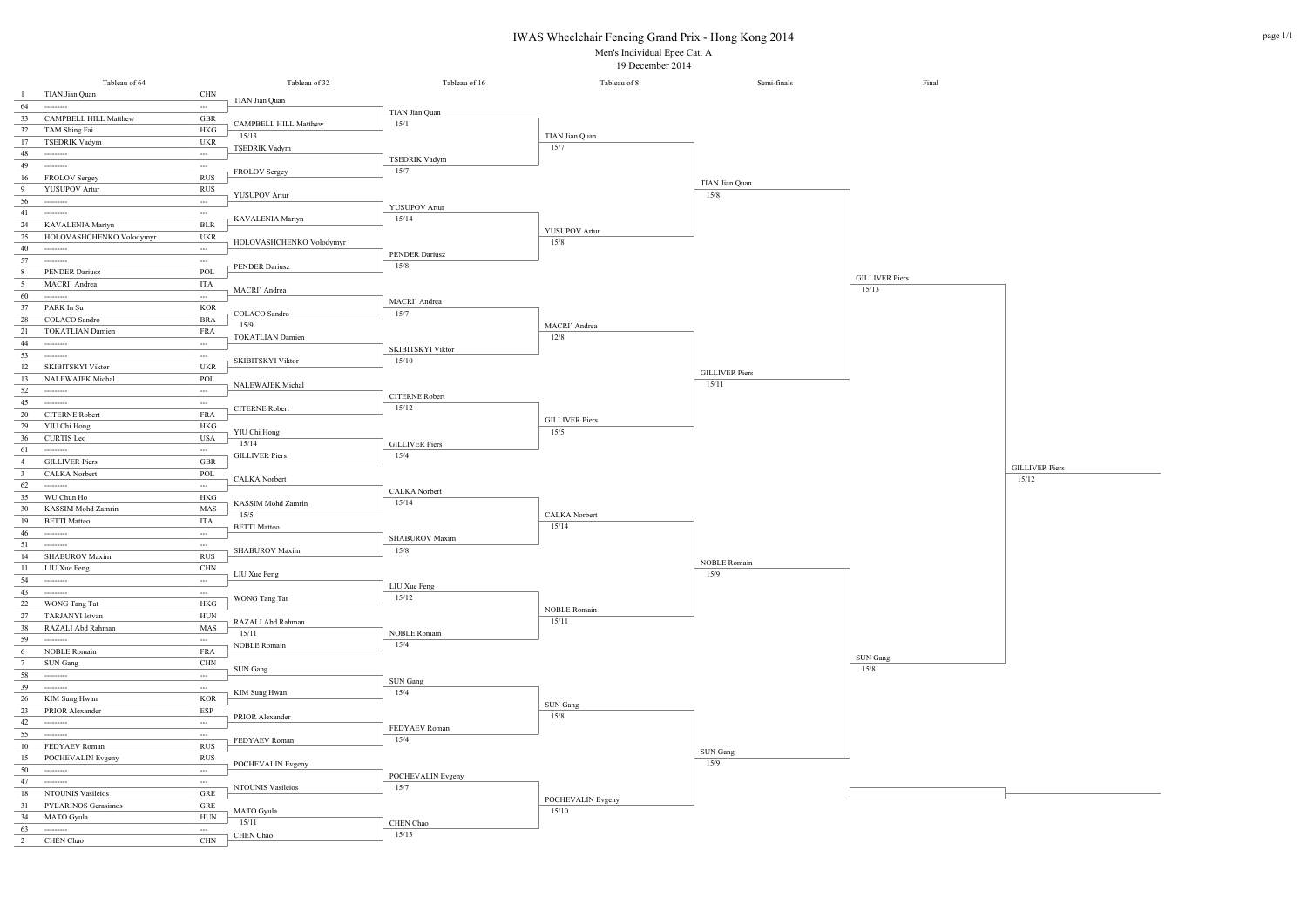# Overall ranking (ordered by ranking - 48 fencers)

| rank           | name and first name          | country    |
|----------------|------------------------------|------------|
| 1              | <b>GILLIVER</b> Piers        | <b>GBR</b> |
| $\overline{c}$ | <b>SUN Gang</b>              | <b>CHN</b> |
| 3              | <b>NOBLE Romain</b>          | <b>FRA</b> |
| 3              | TIAN Jian Quan               | <b>CHN</b> |
| 5              | <b>CALKA</b> Norbert         | POL        |
| 6              | MACRI' Andrea                | <b>ITA</b> |
| 7              | <b>YUSUPOV Artur</b>         | <b>RUS</b> |
| 8              | POCHEVALIN Evgeny            | <b>RUS</b> |
| 9              | <b>CHEN Chao</b>             | <b>CHN</b> |
| 10             | <b>PENDER Dariusz</b>        | POL        |
| 11             | FEDYAEV Roman                | <b>RUS</b> |
| 12             | LIU Xue Feng                 | <b>CHN</b> |
| 13             | <b>SKIBITSKYI Viktor</b>     | <b>UKR</b> |
| 14             | <b>SHABUROV Maxim</b>        | <b>RUS</b> |
| 15             | <b>TSEDRIK Vadym</b>         | <b>UKR</b> |
| 16             | <b>CITERNE Robert</b>        | <b>FRA</b> |
| 17             | NALEWAJEK Michal             | POL        |
| 18             | <b>FROLOV Sergey</b>         | <b>RUS</b> |
| 19             | <b>NTOUNIS Vasileios</b>     | <b>GRE</b> |
| 20             | <b>BETTI</b> Matteo          | <b>ITA</b> |
| 21             | <b>TOKATLIAN Damien</b>      | FR A       |
| 22             | WONG Tang Tat                | <b>HKG</b> |
| 23             | PRIOR Alexander              | <b>ESP</b> |
| 24             | KAVALENIA Martyn             | <b>BLR</b> |
| 25             | HOLOVASHCHENKO Volodymyr     | <b>UKR</b> |
| 26             | <b>KIM Sung Hwan</b>         | <b>KOR</b> |
| 27             | <b>COLACO</b> Sandro         | <b>BRA</b> |
| 28             | YIU Chi Hong                 | <b>HKG</b> |
| 29             | <b>KASSIM Mohd Zamrin</b>    | <b>MAS</b> |
| 30             | <b>CAMPBELL HILL Matthew</b> | <b>GBR</b> |
| 31             | <b>MATO</b> Gyula            | <b>HUN</b> |
| 32             | RAZALI Abd Rahman            | <b>MAS</b> |
| 33             | <b>TARJANYI</b> Istvan       | <b>HUN</b> |
| 34             | <b>PYLARINOS Gerasimos</b>   | <b>GRE</b> |
| 35             | TAM Shing Fai                | HKG        |
| 36             | WU Chun Ho                   | <b>HKG</b> |
| 37             | <b>CURTIS</b> Leo            | <b>USA</b> |
| 38             | PARK In Su                   | <b>KOR</b> |
| 39             | CHO Yeong Rae                | <b>KOR</b> |
| 40             | <b>DULLAH Hamzah</b>         | <b>MAS</b> |
| 41             | <b>KANO</b> Shintaro         | <b>JPN</b> |
| 41             | <b>MOHAMAD Noazizan</b>      | MAS        |
| 43             | <b>HEBERT</b> Matthieu       | CAN        |
| 44             | <b>OLIVEIRA</b> Lenilson     | <b>BRA</b> |
| 45             | <b>SHIN Chang Sik</b>        | <b>KOR</b> |
| 46             | ABD RAHMAN Saharuddin        | MAS        |
| 47             | MAKAKMAYUM Irshad Hussain    | IND        |
| 48             | <b>SEN Vibhas</b>            | <b>IND</b> |
|                |                              |            |